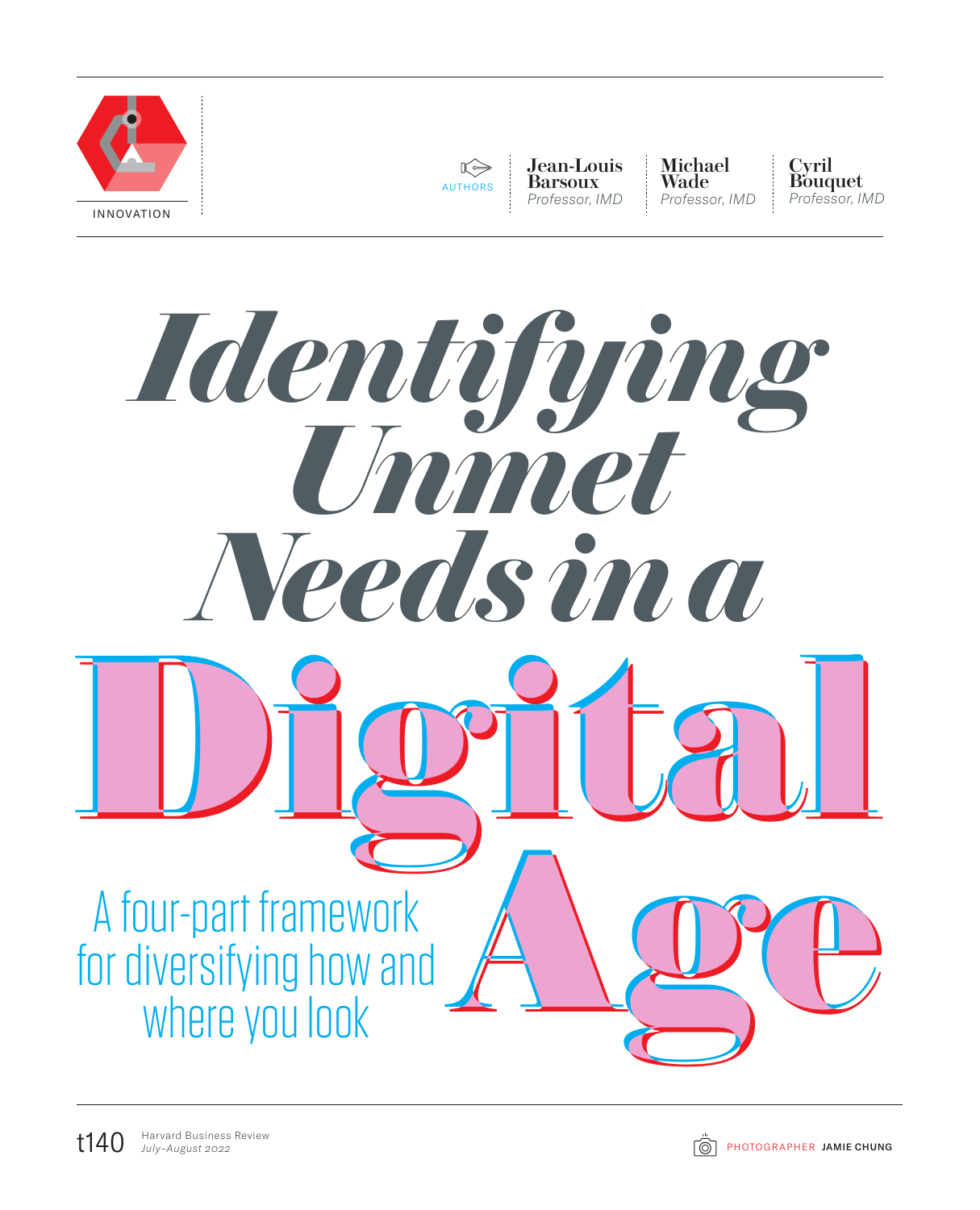

**T'S A BASIC TENET OF ENTRE-PRENEURSHIP:** Innovation is all about identifying and filling people's unmet needs. Customers want products and services that can solve their problems better, faster, or more cheaply than existing offerings can. But even innovators and organizations renowned for their scanning capabilities often have trouble

perceiving and correctly interpreting those needs.

Consider Amazon. In its determination to be "customer obsessed," it was blind to the needs of another constituency: its merchants. It squeezed them on fees, forced them to compete with other vendors and its own knockoffs, restricted their ability to customize virtual storefronts, and limited their access to payment options. **i**<br>**perceiving and correctly interactional contract of the consider Amazon. In its obsessed," it was blind to the its merchants. It squeezed t** 

Shopify stepped in with a suite of easy-to-use, reasonably priced tools that let merchants set up their own online stores, allowing them to retain control of the customer relationship. In 2021 it reached \$4.6 billion in net sales and a market cap of \$171 billion, all by addressing needs Amazon had neglected. That year Amazon implicitly acknowledged its mistake by acquiring Selz, an Australian start-up making tools that similarly help businesses launch online stores.

In our work as researchers, teachers, and consultants, we've studied dozens of innovators, entrepreneurs, and organizations to learn how they went about identifying (and sometimes misjudging) unmet needs. This has shown us that to increase your chances of accurately spotting customers' problems and aspirations, you must diversify how and where

you look. In this article we outline a four-part framework that can help you do so. We describe how successful innovators have used each of its elements and how digital technologies can augment more-traditional methods of looking.

Searching for unmet needs involves two main approaches: improving your vision of mainstream users and challenging your vision by looking at unconventional users. Within each you can adopt a narrow focus or take a wider view. You can zoom in on individual mainstream users and their everyday experiences (what we call the *microscope strategy*) or pull back to discover patterns in their aggregate behavior (the *panorama strategy*). Likewise, you can take a close-up look at users outside your core (the *telescope strategy*) or seek a broader view of the patterns they exhibit as a group (the *kaleidoscope strategy*). (See the sidebar "Four Ways of Looking.")

### **THE MICROSCOPE STRATEGY**

Zooming in on the lived experiences of mainstream users can help you discern needs not surfaced by focus groups, interviews, or questionnaires. This is a natural starting point for many solo innovators. Often, personal experience alerts them to an overlooked issue they feel compelled to address. For example, as a teenager Javier Larragoiti noticed that his father, who had diabetes, constantly cheated on his diet because he hated the taste of sugar substitutes. Later, as a graduate student in biochemical engineering, he devised a low-cost means of producing xylitol, which tastes almost exactly like sugar but doesn't have the same effect on blood-sugar levels. The substance has long been used in chewing gum and other products, but the original production process—extraction from a type of birch—made it too expensive for everyday use as a standalone sweetener. Larragoiti realized that it could be made far more cheaply using agricultural waste from Mexico's cornfields—with the added benefit of reducing harmful emissions from the burning of that waste.

Some organizations have drawn on concepts such as user experience and human-centered design to gather insights from the field. Others have turned to anthropologists, whether in-house experts or external consultants. An iconic example is Lego, whose firsthand observations of children's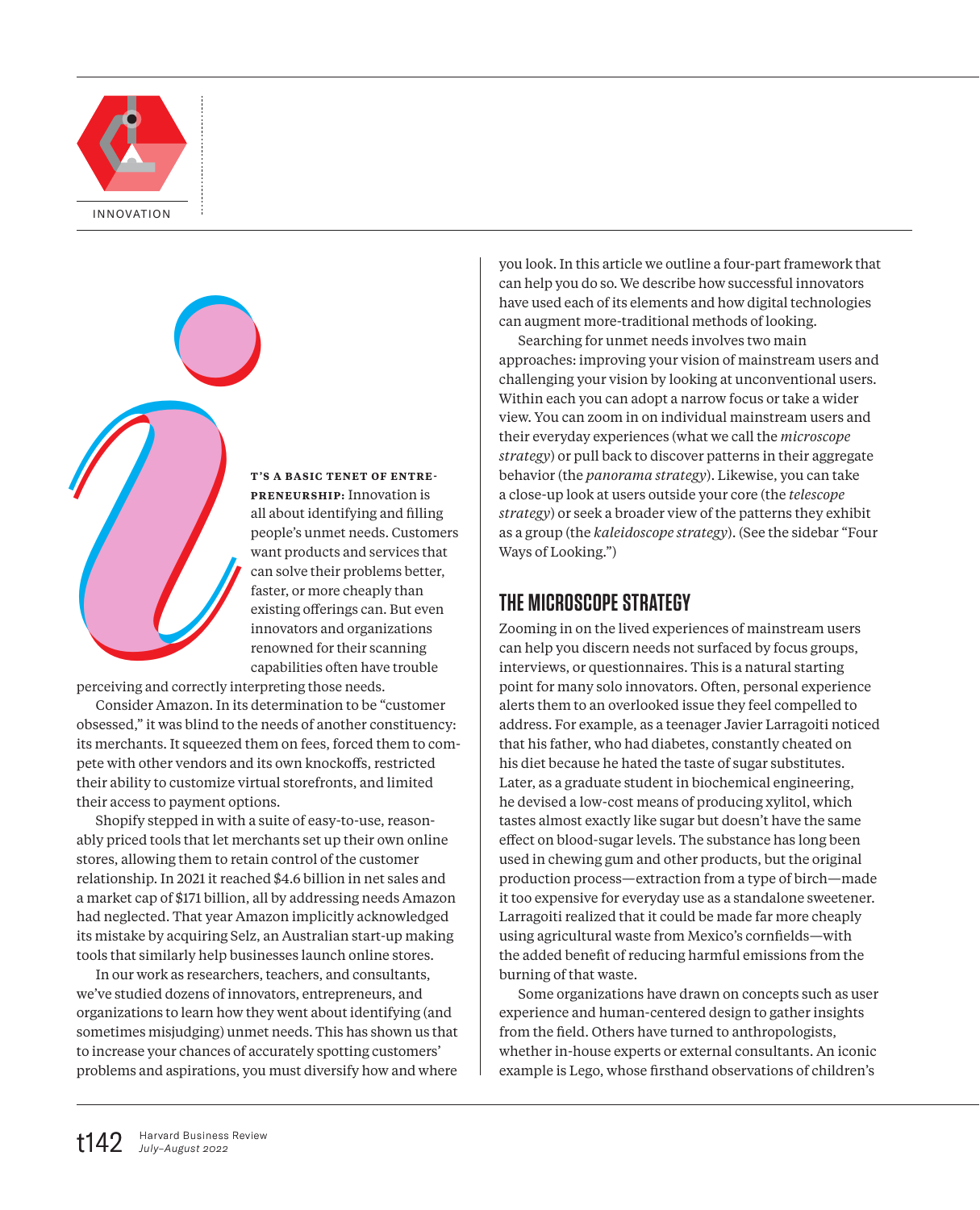#### **IDEA IN BRIEF**

### THE PROBLEM

*Even renowned innovators are often unable to correctly identify and understand consumers' unmet needs.*

### THE SOLUTION

*A four-part framework can help. You can zoom in on individual mainstream users (the* microscope strategy*) or look for patterns in their aggregate behavior (the* panorama strategy*). Likewise, you can take a close-up look at users outside your core (the* telescope strategy*) or study patterns they exhibit as a group (the*  kaleidoscope strategy*).*

#### WHAT DIGITAL CAN ADD

*Digital tools can capture data unobtrusively and in real time. They facilitate observation of large groups, allow you to find and engage with niche users, and make it possible to quickly sift through masses of data and identify trends therein.*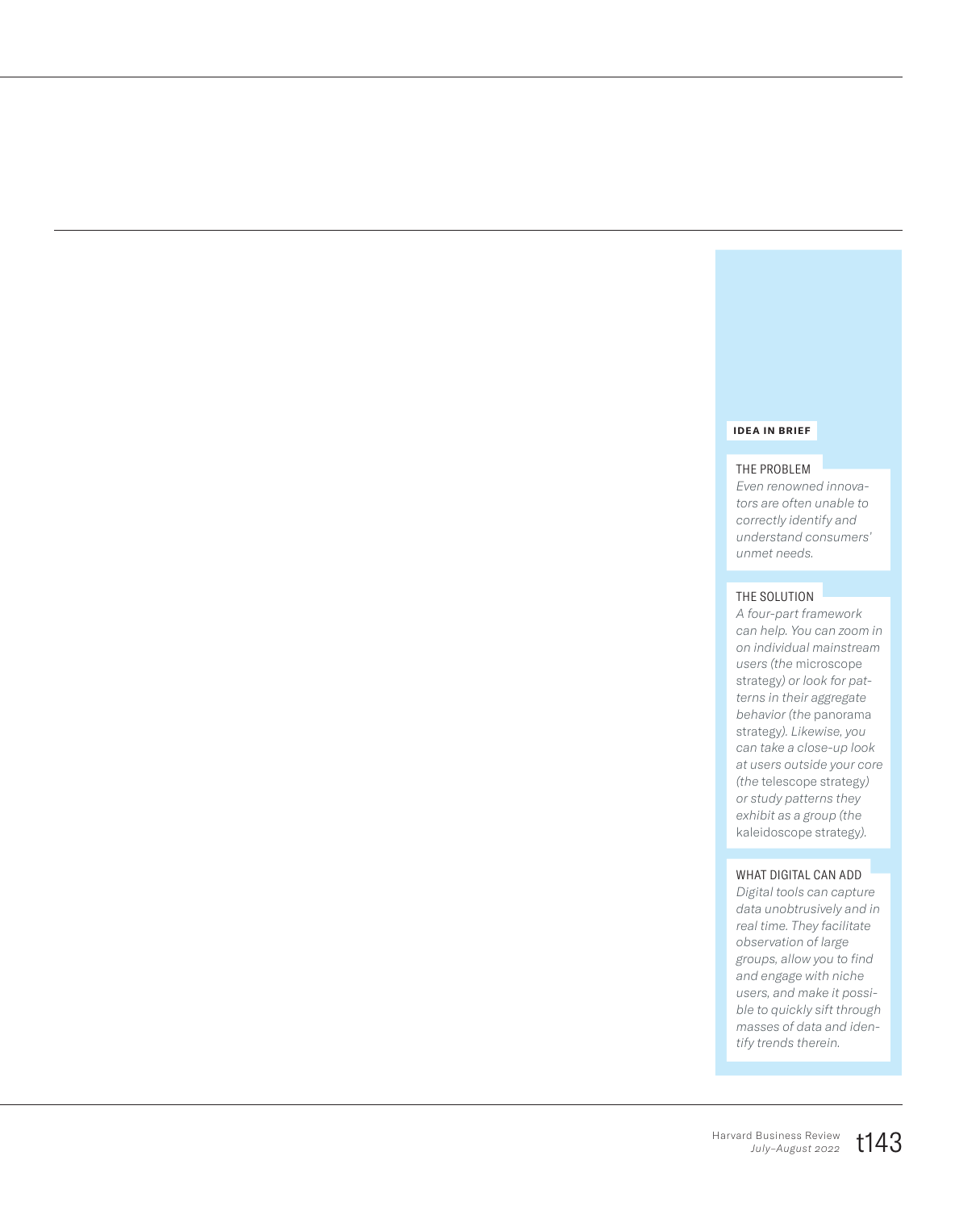

play famously helped lift the company out of near bankruptcy to become the world's biggest toy maker by sales. (For more on the use of social scientists by Lego and other companies, see "An Anthropologist Walks into a Bar…," HBR, March 2014.)

Close observation can be particularly valuable in the tech sector. Intel's in-house anthropologists have spent days on end visiting gamers at home to better understand their passions, frustrations, needs, and wants, all to support the development of chips capable of supporting those needs and wants. "Technology companies as a whole are in danger of being more disconnected from their customers than other companies are," the Intel anthropologist Ken Anderson told the *Atlantic,* explaining that engineers often fall in love with technology for its own sake and incorrectly assume that users will too. It's no surprise that Microsoft is said to be the world's second-largest recruiter of anthropologists, behind only the U.S. government.

**What digital can add.** The proliferation of smartphones, IoT sensors, wearable technologies, and smart home devices lets organizations capture data unobtrusively and in real time to a much greater degree than ever before. Unlike surveys and other traditional assessment tools, digital technologies can track actual behavioral changes in real time, thus avoiding self-reporting and retrospective biases. The improved accuracy and richness of the data thus gathered can be especially useful in health-related fields—and not just for humans.

In 2016 Mars Petcare, a division of the confectionary company, acquired Whistle Labs, a start-up that manufactures a smart collar—something like a Fitbit for dogs. The device and its associated app help owners track the health and activity of their pets and locate them if they get lost. But the real value for Mars isn't revenue from sales of the collars; it's the anonymized data the app collects (with users' permission). That gives Mars a direct connection to pet owners and a channel for identifying their unmet needs. Analysis of the data provides new information about dogs' activity requirements by breed, age, and size. It is driving innovations in premium-quality pet food: products optimized for particular breeds and mixes along with customized therapeutic foods. It also yields a view of pet behaviors, such as disrupted sleep and increased scratching or licking, that may be signs of illness. The insights thus gained have paved the way for a more-holistic value proposition.

### Four Ways of Looking

To boost your ability to spot unmet needs, you must diversify how and where you look, as in the four strategies below.



## **THE PANORAMA STRATEGY**

In addition to zooming in on individual mainstream users, you can infer their unmet needs from looking at aggregated data, such as errors, complaints, and accidents, that amplify weak signals.

In 1989 Keith Alexander, a professor of mechanical engineering in New Zealand, wanted to buy a trampoline for his daughter. His wife objected, saying that trampolines were unsafe. He set out to convince her otherwise but learned that she was right: Research showed that injuries from trampolines were on the rise.

Digging into the data, Alexander found that most of the incidents classified as random accidents actually arose from product features: the metal springs and frame and the absence of any enclosure to prevent falls. With that in mind he engineered a spring-free, mesh-enclosed backyard trampoline and turned what had been a small niche market into a vibrant global one.

**What digital can add.** Digital tools make it much easier to observe the behavior of large numbers of individuals. Data can be collected from multiple sources and analyzed for trends.

For example, smartphones can deliver digital health programs to people with chronic conditions such as diabetes and heart disease, and their sensors can feed databases that reveal overall rates of adherence. Shocked by the high dropout rates among users of digitally delivered lifestyle-change programs, the Icelandic physician Tryggvi Thorgeirsson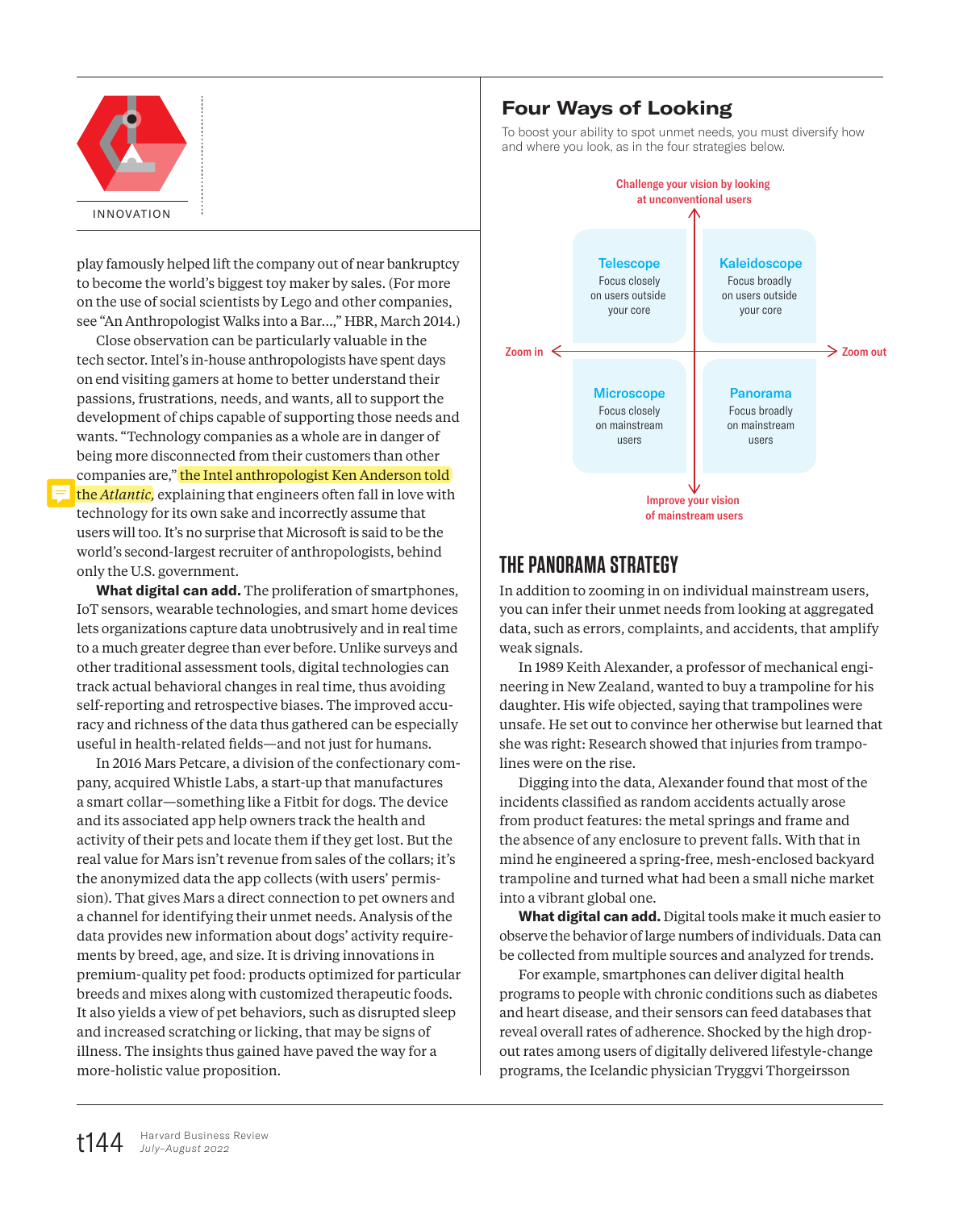# Unlike traditional assessment tools, digital technologies can detect actual behavioral changes in real time, thus avoiding self-reporting and retrospective biases.

realized that the apps left people with an unmet need: fun. The programs had been designed to appeal exclusively to the rational side of the brain; their developers had assumed that the life-threatening nature of participants' conditions would be motivation enough.

Thorgeirsson decided to leverage elements of game design to boost engagement and retention. He teamed up with the Icelandic company CCP Games to create a new digital platform, Sidekick Health. Remote sensing tells the company which exercises are the most engaging for which populations and under what conditions. Machine learning helps it give users exercises tailored to their personal needs and preferences. The platform has significantly boosted positive clinical outcomes and engagement: Recent clinical trials have shown that its users are three times as likely as those receiving standard coaching sessions to achieve their weightloss goals and 30% likelier to fully adhere to their programs.

Digital technology was also key to spotting a hidden need among sufferers of depression. In 2015 Jo Aggarwal and her husband, Ramakant Vempati, created StayClose, an app able to detect signs of depression in the elderly through built-in smartphone features that can track changes in mobility, sleep, and communication. It proved highly reliable and showed that the problem was widespread. But it also revealed that very few of those identified as depressed were willing to visit a therapist. So Aggarwal and Vempati devised Wysa, an AIpowered chatbot that can recognize more than 70 emotional subtypes and respond with empathy and compassion. Although StayClose never took off as a product, the insights it facilitated catalyzed the development of Wysa, which now has more than 3.5 million users of all ages around the world.

# **THE TELESCOPE STRATEGY**

If you keep looking at and interacting with the same people, in the same context, with the same tools, you risk missing outside-the-box opportunities. To challenge your habitual perspective, you may need to study fringe users, extreme users, or nonusers. Demands from outliers are often dismissed as noise. But by zooming in on users at the periphery, you might uncover pain points that are relevant to the masses, too.

Chris Sheldrick, an organizer of live music events, noticed that musicians and their crews faced an unusual problem: Gigs are often held in remote open-field locations with no formal address. Sixteen-digit GPS coordinates proved inadequate, not because they were imprecise but because they were prone to human error: easily mistyped, misread, or misheard. Instead of dismissing the issue as an unavoidable hazard of the business, Sheldrick realized that it constituted an unmet need for a simpler way to talk about location. He built an app that uses three-word combinations to identify any three-meter square on the planet. What-3words has become a valuable alternative to GPS, embraced by organizations including UK emergency and car-breakdown services, Domino's Pizza, Lonely Planet, and Airbnb.

You can also innovate by focusing on people who struggle with conventional offerings because of a personal challenge; the solution you devise for them may find broader reach. Audiobooks were created for people with visual impairment, and the electric toothbrush was invented to serve people with limited motor skills. The housewares entrepreneur Sam Farber came up with OXO Good Grips kitchen utensils after talking with arthritis sufferers. It turned out that thick rubbery handles work better for everyone, and—like audiobooks and electric toothbrushes—the items quickly moved beyond their initial niche to become mainstream products used by millions.

You can even learn from misusers of your offerings. The consumer appliance giant Haier picked up on complaints from rural customers in China that their washing machines' drainage hoses were perpetually clogging up. Repair technicians realized that those customers were using the appliances to wash root vegetables before selling them in the market. So Haier devised a machine that could be used for both purposes and immediately sold the first 10,000 produced. More important, that sort of sensitivity to subtle needs has helped the company become the world's leading provider of laundry equipment.

**What digital can add.** Outliers, extreme users, challenged users, misusers: Almost by definition, such populations have traditionally been hard to reach. Today, however, niche groups often gather on community sites such as Reddit, Facebook, Quora, and LinkedIn, making observing, engaging with, and learning from them much easier. The platforms can provide a treasure trove of insights, given the existence of some 2.8 million subreddits (Reddit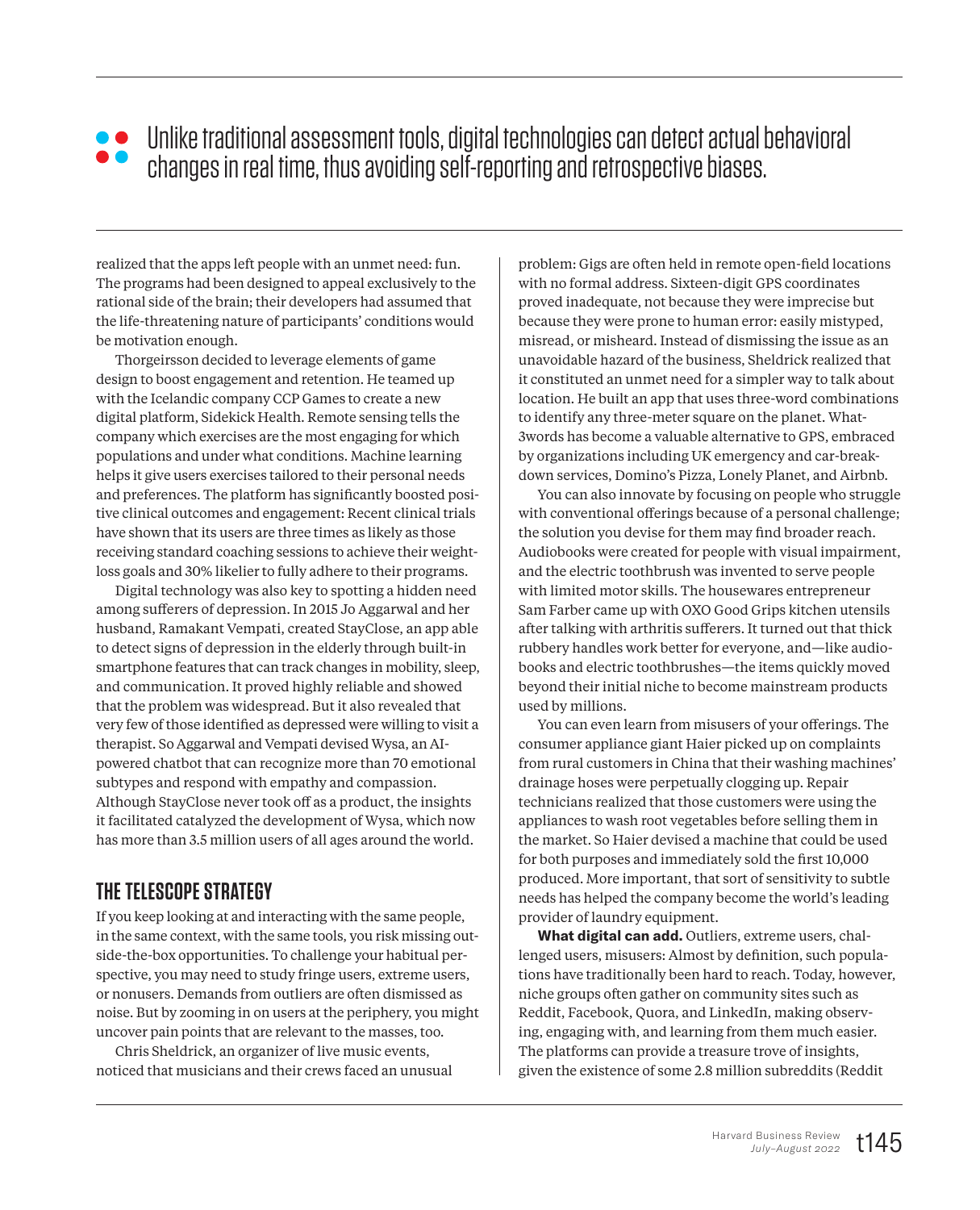# Kaleidoscopic discovery can be achieved by engaging with parties that have a wider view of the domain, such as regulators and NGOs.



communities focused on specific topics), 2 million LinkedIn groups, and more than 640 million Facebook groups. Many of them can be easily accessed through Google searches or special-purpose providers such as GummySearch.

Lego again provides a case in point. Historically, "adult fans were often seen as a source of irritation," Jake McKee, a senior Lego executive, told *National Geographic.* Adult Fans of Lego, or AFOLs, sent the company fan mail and proposals for new products, but the unvarying response was "We don't accept unsolicited ideas."

The internet changed all that. Lego managers could suddenly observe the engagement and creativity of AFOLs as a community. The number of adult user groups went from 11 in 1999, located mainly in North America, to 60 worldwide in 2006. Adult enthusiasts have remained fringe users, but ones with a clear appetite for more-demanding sets that appeal to adults and teenagers alike. In 2007 the Chicago architect and Lego enthusiast Adam Reed Tucker reached out to the company with the idea of reproducing iconic buildings. Lego worked with him to create a Sears Tower set as a prototype. Not only did it quickly sell out; it commanded twice the price of a kit of an equivalent size for kids. It launched the popular and profitable Lego Architecture line, which includes the Empire State Building, the Sydney Opera House, and the Leaning Tower of Pisa. Even more important, it signaled a dramatic shift in Lego's appreciation of what could be learned from its adult user community.

## **THE KALEIDOSCOPE STRATEGY**

To challenge your current perspective, you can also view distant players in the aggregate, looking for commonalities that point to unmet needs. Think of this as akin to seeing patterns in a kaleidoscope. The difficulty, especially for entrepreneurs working within an established company, is to think beyond the usual suspects, such as suppliers, distributors, and competitors.

Your organization's strategic focus and mindset might temporarily blind you to some constituencies. Consider Volvo. For years it forged its reputation on building safer cars, introducing many features that became industry standards. But a decade ago it took notice of a wholly different set of players: cyclists.

By 2010 Swedish insurance data was showing that cyclists accounted for a higher proportion of casualties than did any other type of road user. That revealed new and unmet safety needs, to which Volvo responded with a wave of auto innovations aimed at protecting everyone on the road, not just the inhabitants of cars: bike-detection sensors and autobraking, external airbags, and sensors that can detect when drivers are tired, distracted, or drunk and intervene. Some of the innovations are even meant to prevent injury to other species. For example, Volvo's radar-based technology allows drivers to see 300 meters ahead of them, day or night, and automatically detects the contours of deer, elk, moose, and other large animals as they enter the vehicle's path.

Kaleidoscopic discovery can also be achieved by engaging with parties that have a wider perspective on the domain in question, such as NGOs, organizational regulators, information aggregators, and intermediaries. Shortly after the 2010 earthquake in Haiti, a professor at Columbia's Graduate School of Architecture assigned students to design a relief product. Most responded as architecture students might be expected to, with plans for easily assembled shelters. But Anna Stork and Andrea Sreshta took a different tack. They were disturbed by media accounts of sexual assaults and other crimes inside the unlit refugee camps at night. Victims tended not to report the incidents for fear of reprisal—but journalists with access to UN observers, relief workers, and volunteer nurses revealed the extent of the problem.

Stork and Sreshta realized that in addition to the basic requirements of shelter, food, water, and medical supplies, occupants had an unmet need for nighttime security. Their solution was LuminAID, a compact, inflatable, solar-powered lantern. It was adopted by the NGO Shelterbox and subsequently found a commercial market among campers.

**What digital can add.** Social-listening tools, unstructured data-scraping algorithms, and semantic AI make it possible to quickly sift through masses of data and identify patterns therein. Unlike focus groups and surveys, user-generated content, or UGC, often captures insights at the "moment of experience" that shed light on users' emotional states along with specific malfunctions, difficulties, or missing features in the product or service at hand.

Take the consumer health business (now Haleon) of GSK. In 2020 the pharmaceuticals giant worked with the market